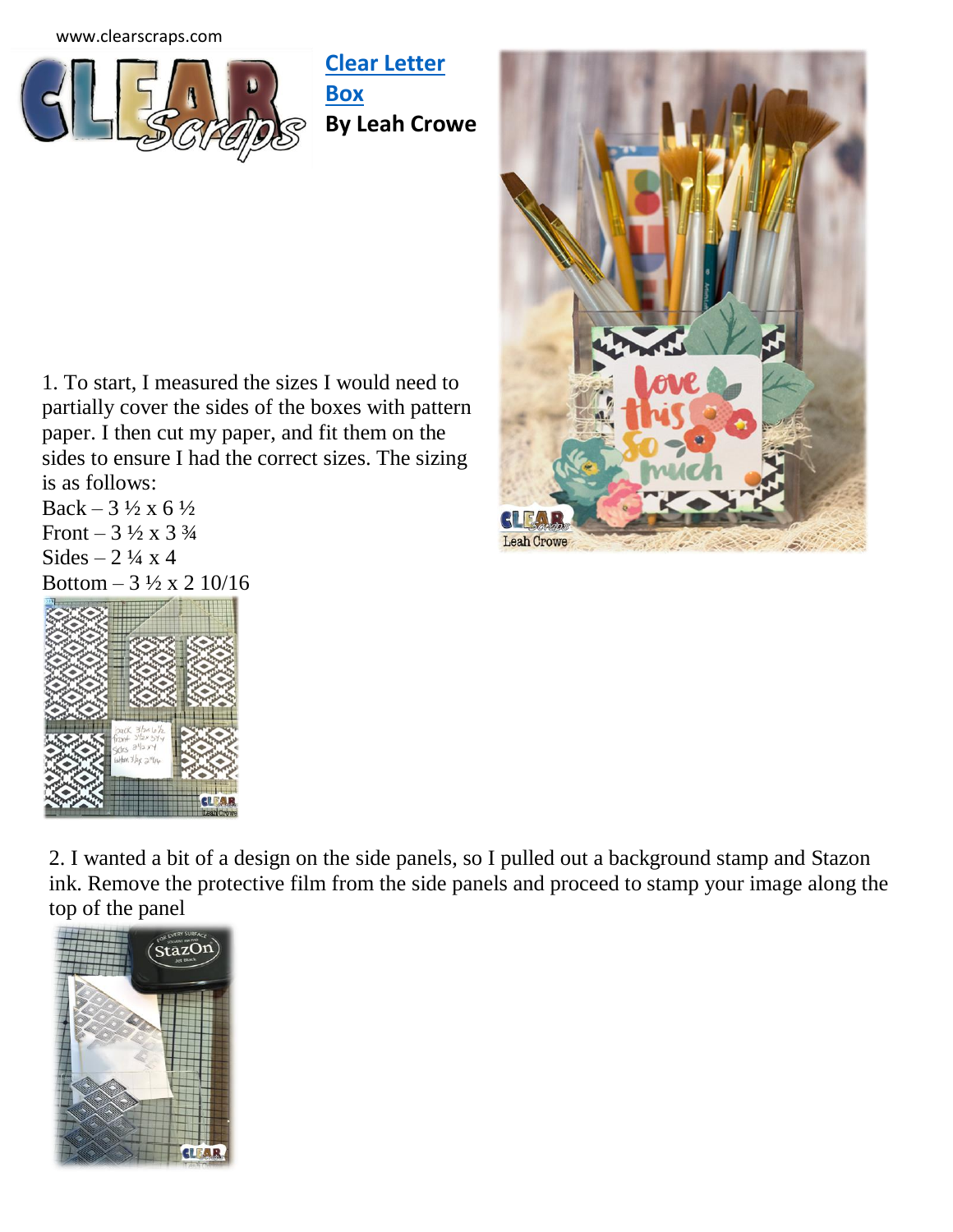3. Peel the protective films from the base and adhere your pattern paper. Next, remove the pattern paper from the backside panel, apply a strong solvent adhesive (such as beacons 3-in-1 or zipdry) to the bottom edge, and insert it into the base. Hold it there for a minute to let the adhesive set up.



4. Peel protective film from the backside of your side panels. Grab one side panel, apply glue to the bottom and back edge, and nestle it into the base and within the nooks of the back panel.



5. Grab the adhesive circles that came with the Clear Box, peel back half of the circle revealing the adhesive, and apply to one half of the box where the sides are hinged. Now fold the sticker over and burnish it. This helps stabilize the side walls.